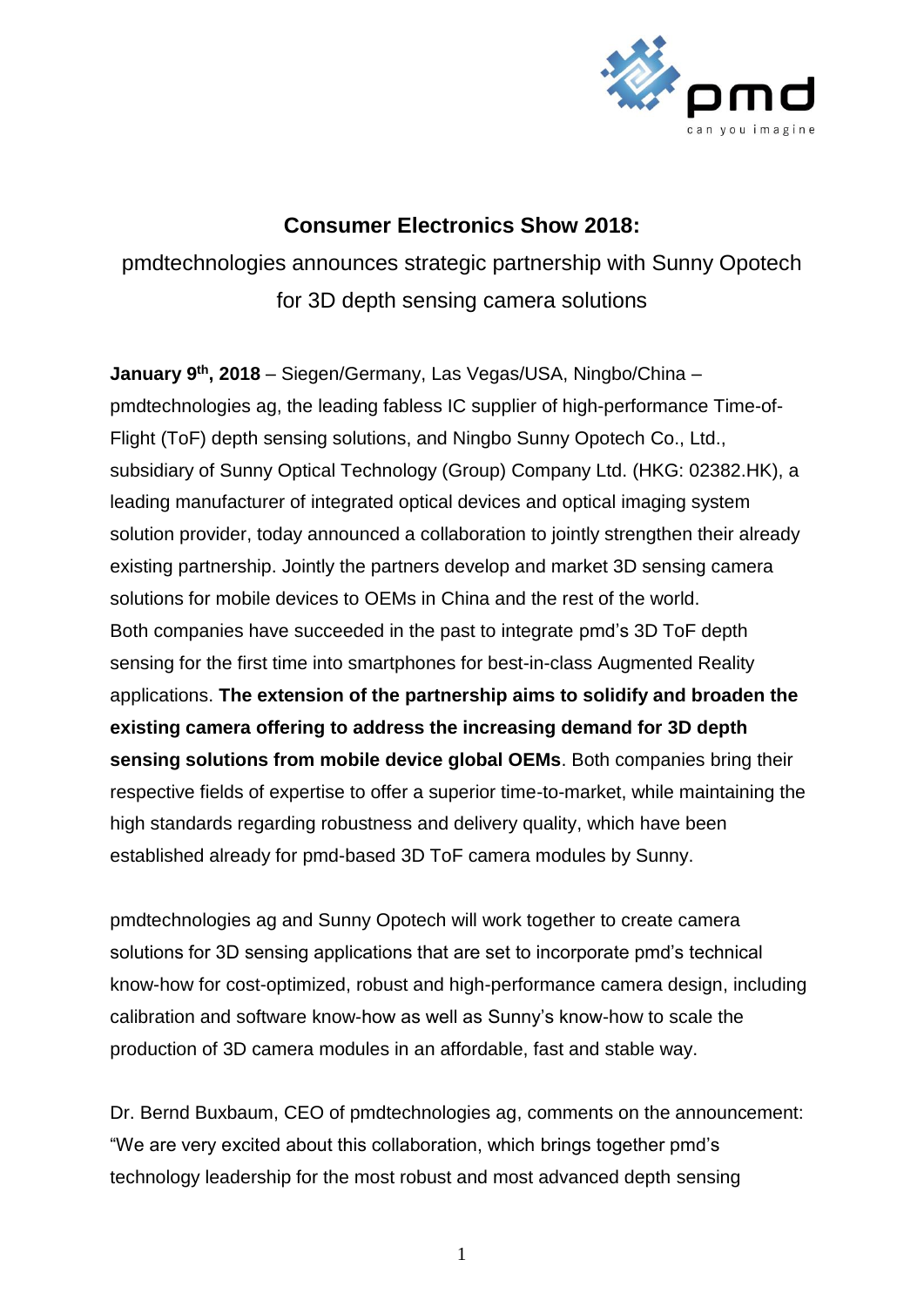

technology with Sunny's well established position in optical elements and module manufacturing. As we already have successfully ramped our technology together with Sunny for smartphones, we consider this collaboration essential to scale the addressable volume by a magnitude of order in 2018. Fast time-to-market and availability of volume-proven, high quality 3D sensing solutions is key to enable affordable 3D sensing for OEMs."

David Wang, CEO of Ningbo Sunny Opotech Co., Ltd., adds: "The Sunny-pmd codeveloped solution is by far with the greatest large scale manufacturability ToF solution in the market. During the past few years, with pmd's support, our products have largely been recognized by the market and won the strong faith from our customers all over the world. Based on the accumulated technology and experience, we believe this further enhanced collaboration between Sunny and pmd will take us to an even higher level and bring to our customers with the world's Top depth sensing solutions."